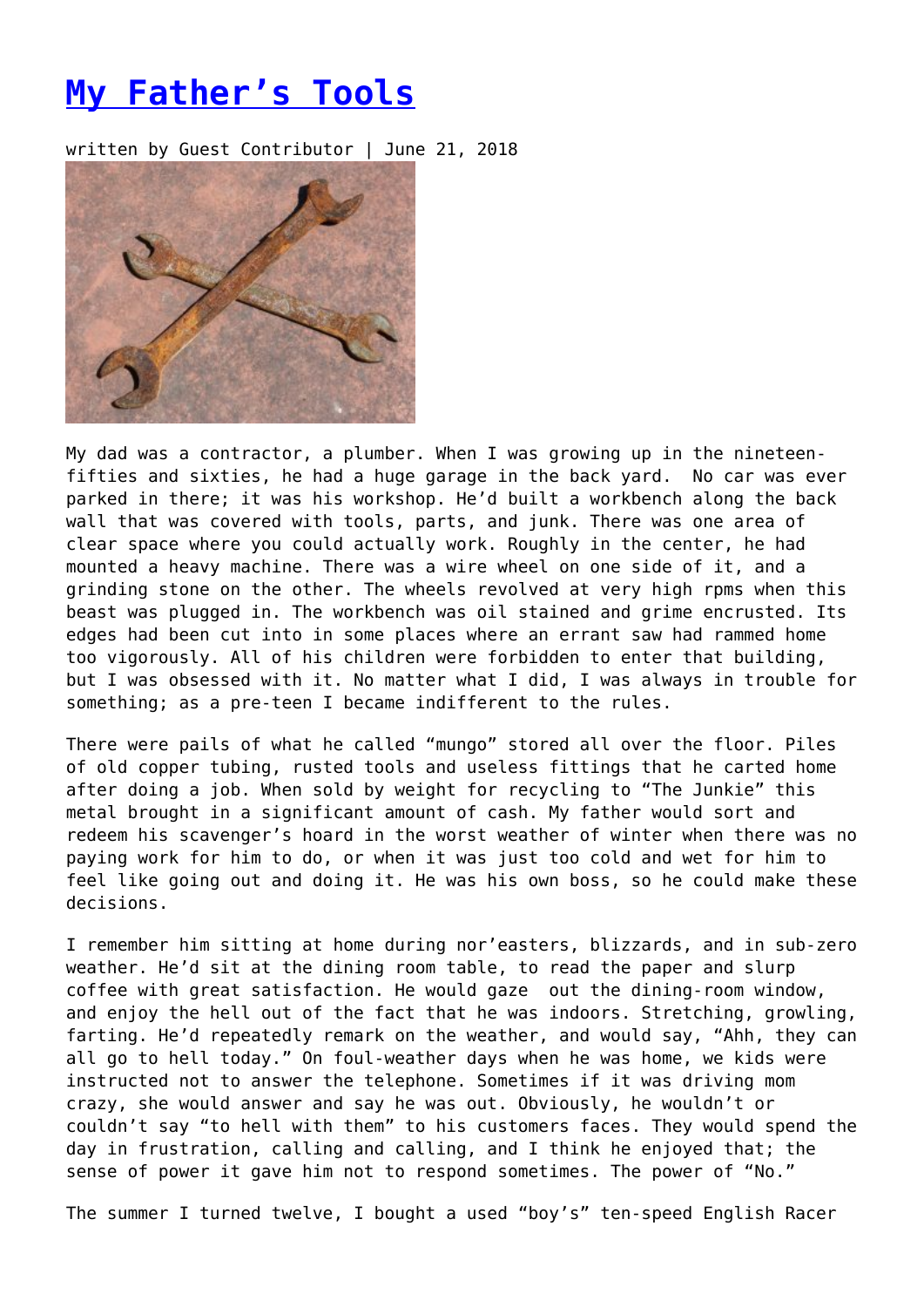with my saved babysitting money. I spurned the magenta girl's three-speed I was given as a combined Christmas-and-birthday gift; a beautiful bike, but it was nearly pink! Way too girly for me.

The ten-speed I purchased was old and beat up, so I wanted to re-paint it. But truly, I was at least as interested in being able to disassemble and reassemble my machine as I was in riding it. Much in the same way teen-aged guys would buy "twenty-dollar-wonders"—junk cars—then spend the next three seasons hanging under the hood, and laying underneath it on a creeper trying to "get it on the road."

A friend named Billy would occasionally drop by and answer a few mechanical questions. He had a totally Frankenstein bike; one that had been cobbled together from the good bits left over from many dead bikes. I believe the more numerous parts-sources he could cite increased the pleasure he took in his bike. It was very cool and as ugly as sin.

In addition to all the mungo stored in the garage, my father had pails filled with old tools. Wrenches and hammers, cold chisels and bladeless hacksaws, a keyhole saw with a bent blade—so many different kids of tools that had gone rusty from disuse or abuse. Rusted solid, no-longer-adjustable crescent wrenches, and many sets of open-end and box-end wrenches. Some of these were from the days before standardized bolt sizing, and were made to fix specific machines. They would fit nothing else. There were rusty rasps with beautiful wood handles, rattail files, ball-peen, and claw-head hammers with and without handles. I found dull hatchets and knives and invented stories for each. I squirrelled through these collections to find tools to fit all the nuts and bolts holding my English Racer together. I soaked them in old coffee cans with penetrating oil, and then put them to use.

That same year, I won Second Prize in the Sixth-Grade Science Fair. I won for an ant farm that I made with dad's tools. It was An Official Project For School. That was the key, which finally unlocked my access to dad's garage.

I acquired the plans for the project by walking over the bridge at the south end of our island to the neighboring community in Rockaway. A visit to an actual library meant a five-mile round-trip to a tiny and dark two-aisle, storefront public library. The collection had one picture book about ant colonies and the life cycle of ants. My interest in bugs in general, and brown ants in particular, went back to my earliest days.

Mom loved to tell this story about me: when I was a three-year-old, she put me out to play in the backyard. When she looked out the window to check on me, she saw me lying on the ground, immobile. She came rushing out with her head full of horrible thoughts about my having been hurt in a fall and knocked unconscious. But as she drew near, she could see that I was fine. I was happily lying there in the sun with my arm over a path that some ants were traveling, so they would walk up and over my hand along their way. These people really should have let me have a puppy or a kitten. In fact, maybe this is why I was finally allowed to get that little turtle from Woolworth's.

To begin building my contraption, I used a chisel to gouge out two deep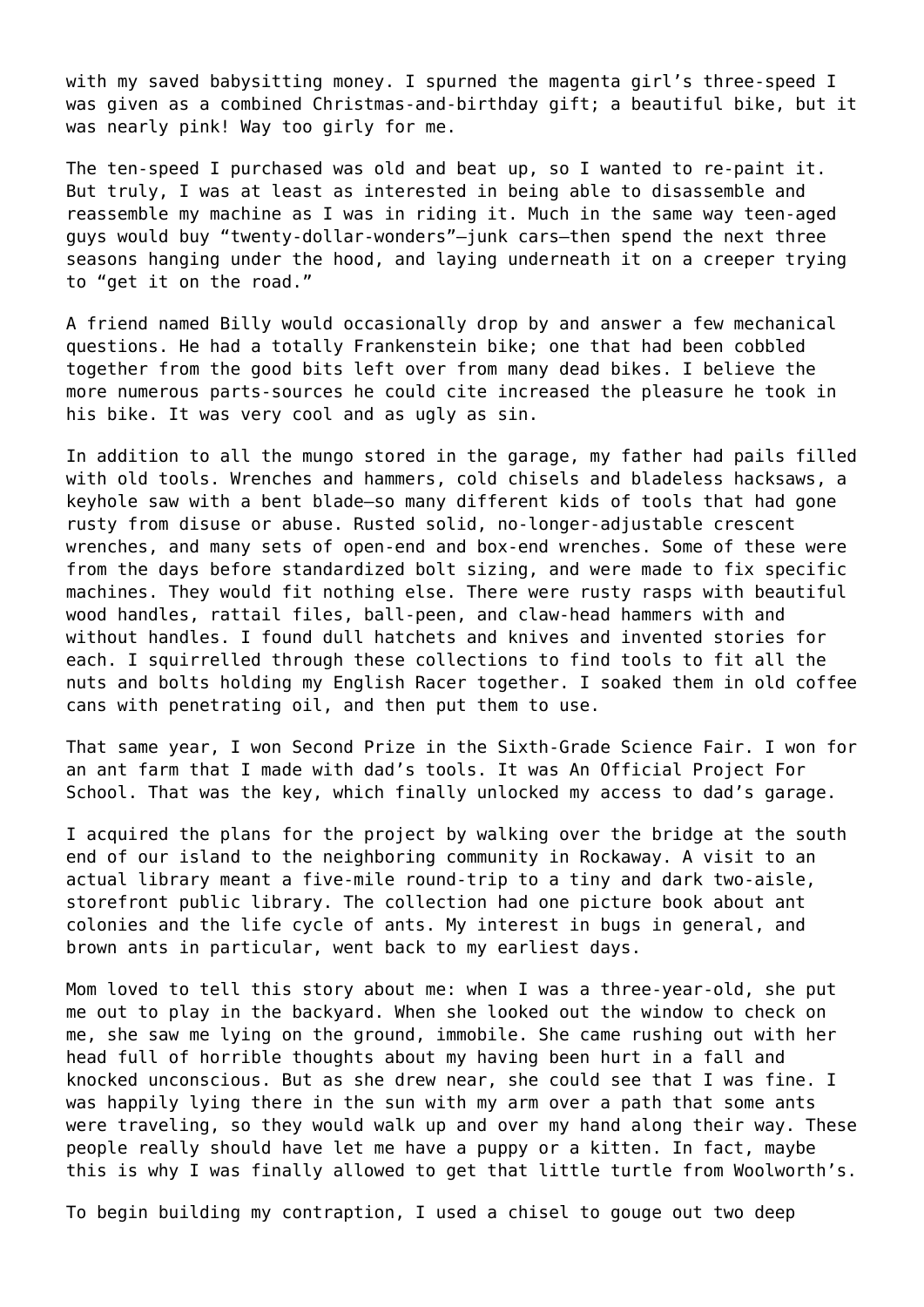parallel grooves in a piece of pine found in the waste lumber pile. Then I located two panes of glass that were the same size from an area of the garage where dad stored many panes of window glass. (He had six children around playing ball and throwing things.) I forced the panes down into the grooves and figured out a way to affix two vertical end boards—similarly grooved. For the top, I fashioned a removable cap of grooved one-by-four. After much trial and error, the pieces all fit together just the way I planned. To seal the glass in the grooves, I used my big brother's toxic airplane model glue.

As the book instructed, I filled this little beauty with dirt from our back yard. Then I drizzled a trail of honey and sugar from the nearest ant colony in the yard up over the edge and into the center of my ant farm. In just a few days the ants had begun to tunnel into the center of my experiment! Much to my amazement, they dug right along the glass making their busy little brown lives completely visible to any higher life forms that were interested in watching.

Unfortunately for all life forms concerned, when I secured the top board, enclosing and isolating the colony, all the ants died from the reeking fumes of the toxic glue I had used. My mistake was a real setback and a disappointment for me, but it was fatal for them. I explained my problem to Mr. Coleberg, the old man who owned our local hardware store, and he sold me a small can of non-toxic glazier's putty.

I had to begin all over, working feverishly now, as time was running short. At this point, in my haste, I broke a pane of glass and sliced open my palm, smearing blood all over the place. I hid the wound, as mom would have welcomed any excuse to put a stop to my "tinkering." It would also be proof that the garage was indeed dangerous, and no place for a "young lady" to be spending her days.

I completed building the ant colony in the nick of time, and again the ants were very cooperative. Unaware of what had happened to their brethren, they marched up and over the edges to begin digging many tunnels in which to store their eggs and the sugar I was so generously supplying. I didn't put the cap on until the last day, just in case. But they survived for quite a while. Even though I won Second Prize in the Science Fair, mom wasn't happy that I wanted to keep insects in my bedroom. It was a point of contention the entire time I had them. I wondered why they all died suddenly. Perhaps they had a little DDT snack supplied by mom. I'll never know for sure.

In addition to ants and bicycle mechanics, I also loved to refinish old furniture. Dad brought home a discarded three-drawer dresser with a hutch-top that was painted in a hideous run-encrusted white, over layers of pink gloppy paint. Working out in the back yard, I stripped it with paint remover and then hand-sanded it down to the original grain. This was a lovely blonde wood, and was a beautiful piece when it was finished with many coats of varnish. I used it in my childhood bedroom, and after I married, it came with me and I kept our table linens in it.

There was a nineteen-forties-era cowboy guitar a friend gave me that summer when I said I wanted to learn how to play. The first thing I did though was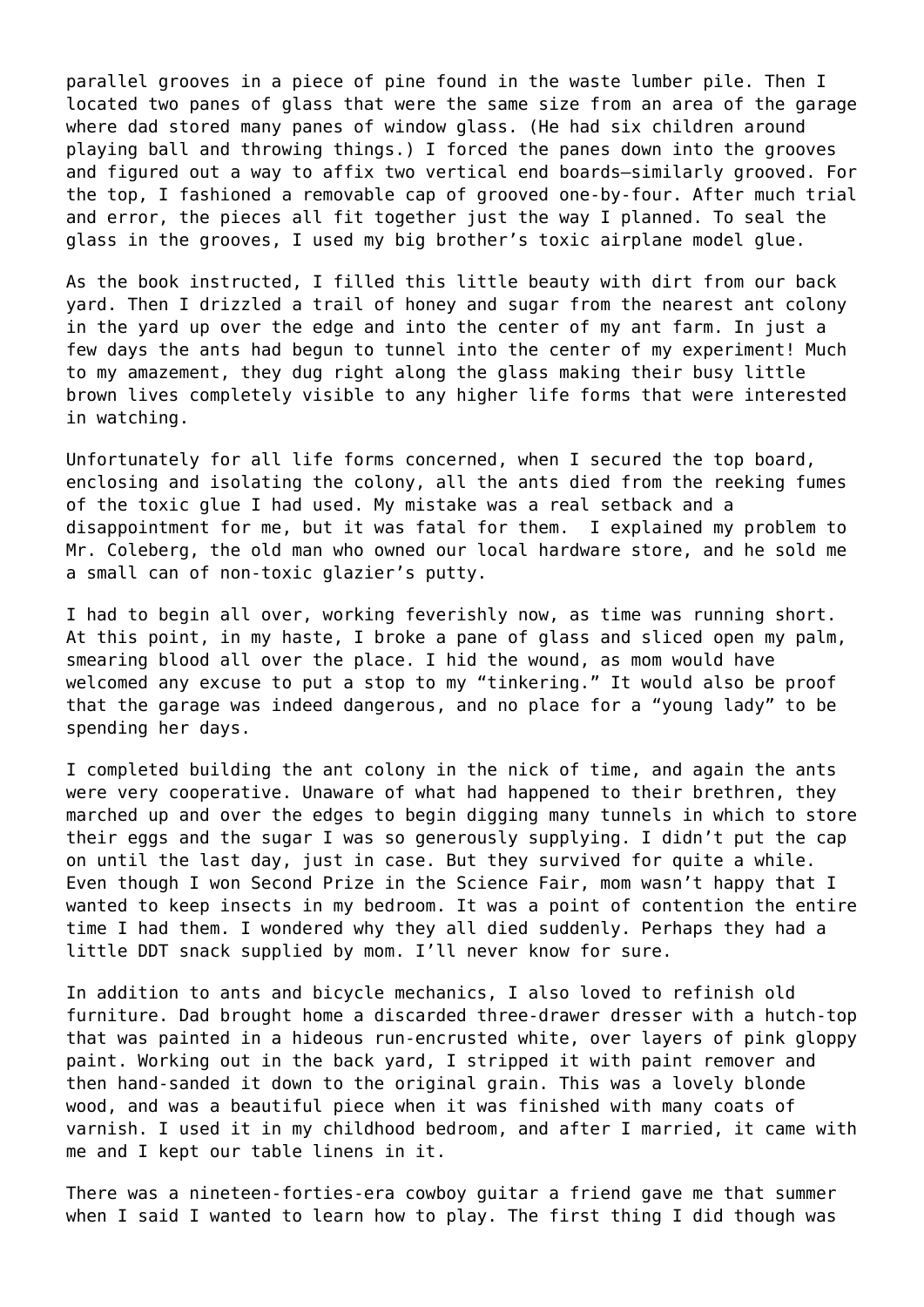to remove its dusty white paint and stenciled details, then I stained and varnished the thing. I had the sandpaper out before buying new strings or playing a note.

My interest in the garage and the tools increased like an obsession. When I went out of the house, Mom thought I was playing up the block with friends, but I was back there in the garage with the lights off, messing around with the tools. Over months of not being found out I became emboldened. I played the little transistor radio that was tied to a giant nail in the wall over the bench. After a while, I switched the dial to my rock-n-roll station.

One day I plugged in The Beast, the bench grinder/wire wheel and it whirred to life with an enormous whining noise. That powerful motor made an incredibly loud roar. It was like standing next to a jet engine. I was sure mom would hear it, and I'd be caught. But she didn't. I guess she thought it was one of the neighbors, and never realized it was coming from the garage just twenty feet behind her kitchen.

Thus my hobby as a machinist was born. I started grinding the rust off all "my" tools. Anything I had ever used in there became "mine." This included anything I thought looked cool or that I might someday have a use for; I pressed them into the spinning wires and polished off the rust.

After a week in school, when I stealthily returned to my project on Saturday, my tools were beginning to rust again. They were old–from before the time when stainless steel tools were mass-produced. I had an oil soaked rag that I rubbed them with, and that worked pretty well to keep the moisture off the steel. But anything that wasn't in constant use began to rust. I suppose that when stainless tools became affordable, dad bought some sets of those, and abandoned all of the older ones to the junk pile.

My hands were a wreck. From using the grinder improperly, I'd gouged most of my knuckles, and torn off half a pinky fingernail. I went through band-aids so fast I was accused of wallpapering the walls with them. I kept that pinky encased in a band-aid sheath for at least a month.

One cold and rainy November afternoon I was standing at the workbench cleaning up a set of open-end wrenches. I was so intent on my work that I was shocked and startled to look up and see my father standing next to me with his hands on his hips and a puzzled look on his face. I can't fathom what he might have thought about his daughter, the machinist. I was horrified to be caught in his domain, using his stuff—breaking a lifetime of rules all at once. I thought I was going to catch the beating of my life.

He reached up to turn on the fluorescent lights, and I ducked and flinched at his sudden movement. I forgot to breathe. Couldn't have made an excuse if he had asked for one. Fortunately he didn't. He yanked the tool out of my hand and then grabbed both my hands and roughly wrapped them back around the tool in the "proper" grip, and then he forced them back at the spinning wire wheel to show me the correct way to do it. He said, "You do it THIS way or you'll lose all your goddamed knuckles." Then he turned and stalked off. I just stood there gaping at his retreating back.